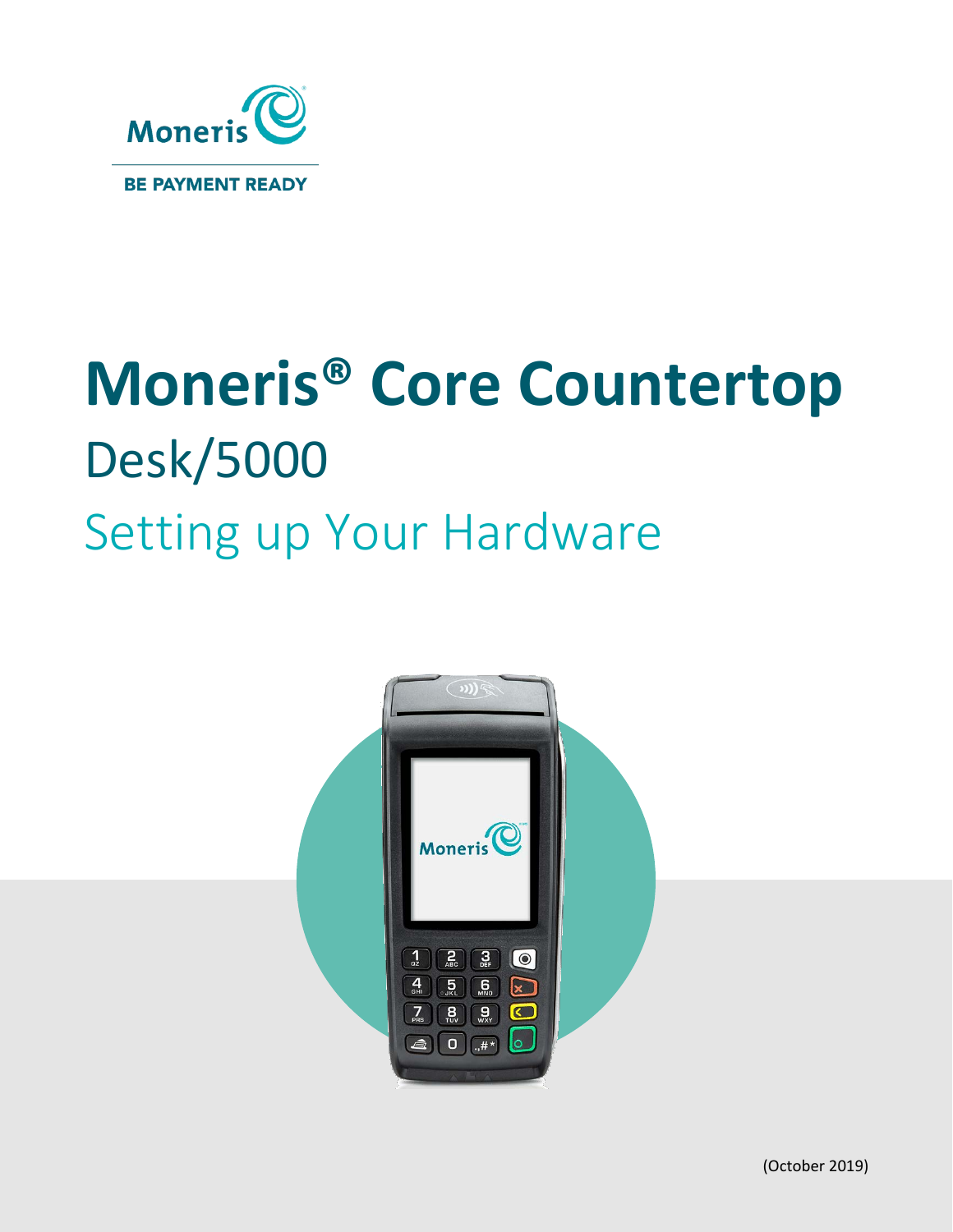# **Contents**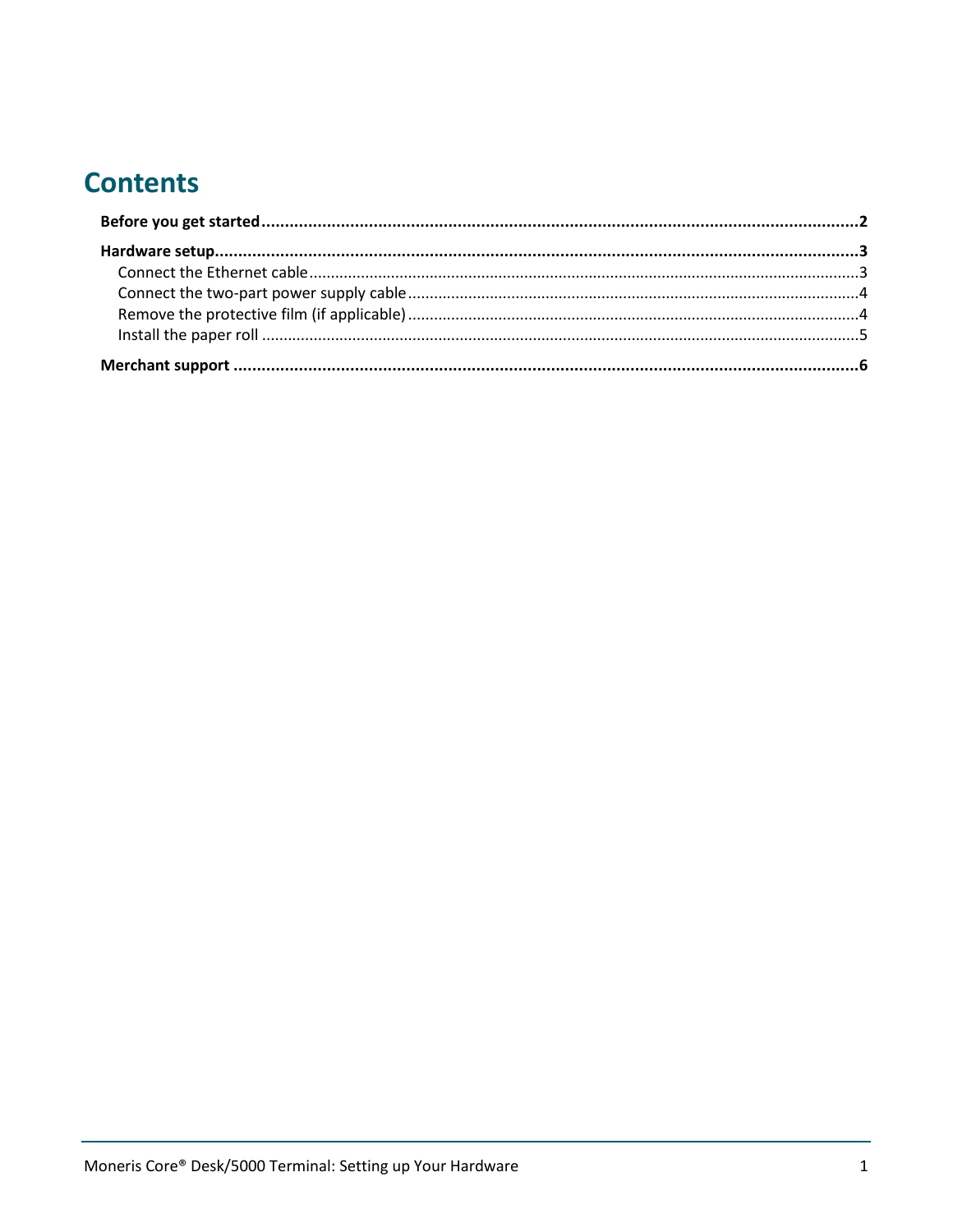# <span id="page-2-0"></span>**Before you get started**

1. Confirm you have received the required hardware.



- 2. Review the *Moneris Ethernet Readiness Checklist* to ensure that your Ethernet service is ready to support your terminal. The checklist is available online at **[moneris.com/support-desk5000](http://moneris.com/support-desk5000)**.
- 3. Go to [Hardware setup](#page-3-0) on pag[e 3.](#page-3-0)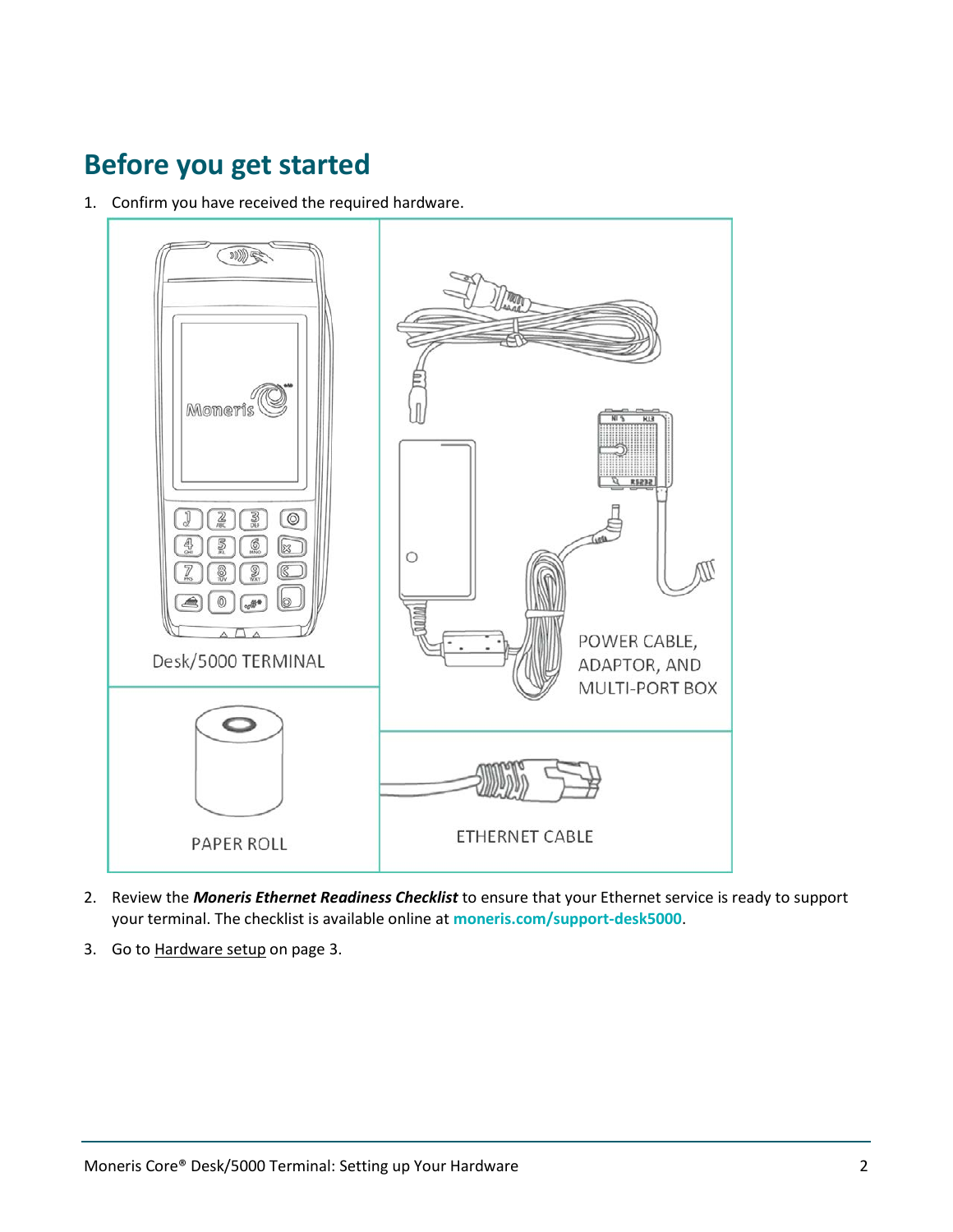# <span id="page-3-0"></span>**Hardware setup**

#### <span id="page-3-1"></span>Connect the Ethernet cable

1. Plug one end of the Ethernet cable into the port labelled ETH on the multi-port box.

2. Plug the other end of the Ethernet cable into the router/switch/hub/internal wiring — whatever is applicable to the high-speed Internet service at your location. (If necessary, please refer to the *Moneris Ethernet Readiness Checklist*).

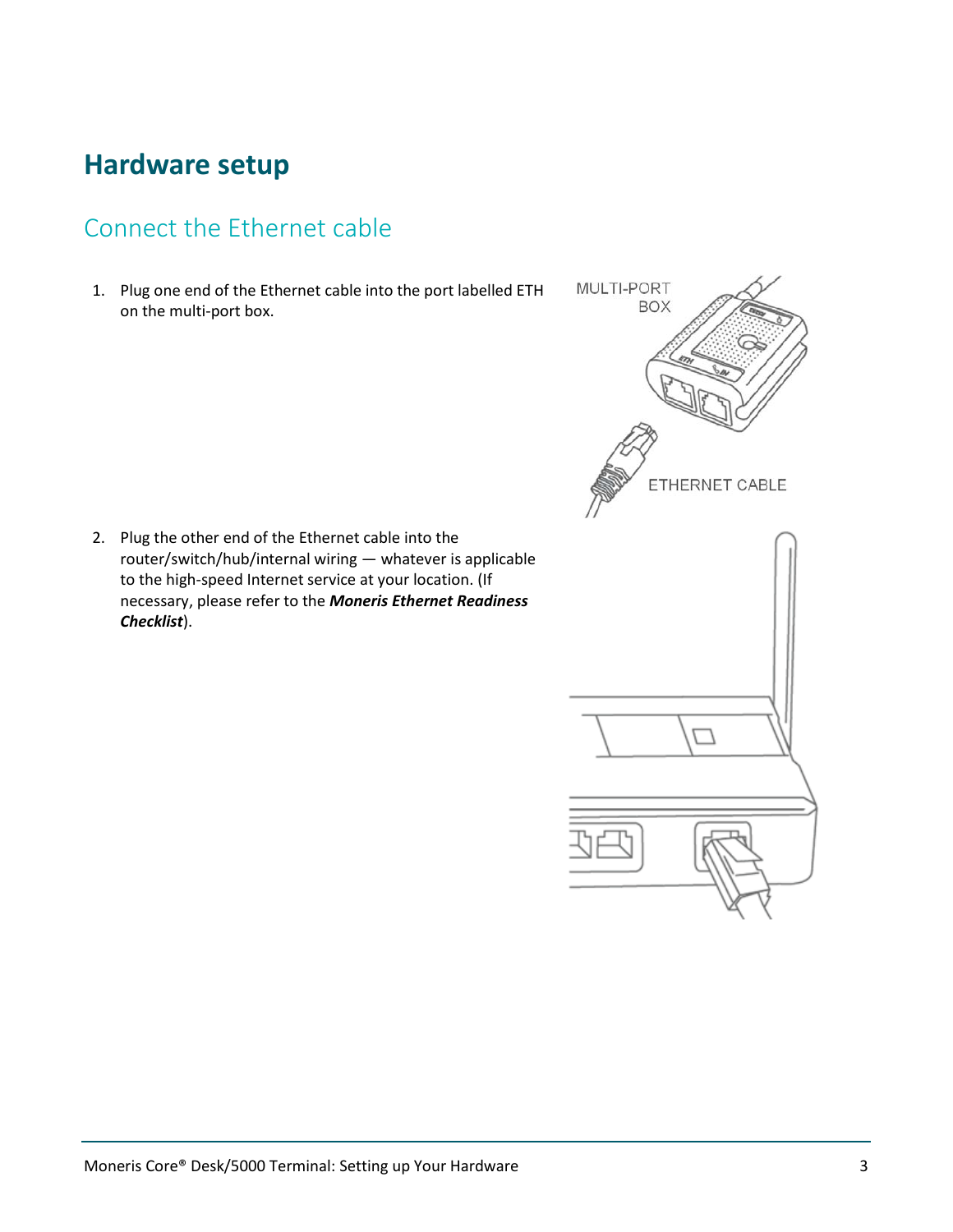#### <span id="page-4-0"></span>Connect the two-part power supply cable

- 1. Insert the plug connector into the adaptor box to form the complete power cable.
- 2. Insert the power cable's barrel connector into the circular port labelled with the power symbol  $\mathbb R$  on the multi-port box.



3. Plug the other end of the power cable into a power source. The terminal will power on.

*Recommendations: Always plug the power cable into the power source last to avoid power surges. Use a power bar equipped with surge protection if possible. Do not use the power cable from your existing terminal, as it may damage your new terminal.*

**IMPORTANT! You must use the exact power adaptor and cables provided by Moneris to work with your terminal. Failure to do so may affect the operability of, or cause damage to, the equipment.**

#### <span id="page-4-1"></span>Remove the protective film (if applicable)

If your terminal has a protective film covering the display screen, peel the film off.

*Hint: Peel from the top right to the bottom left corner.*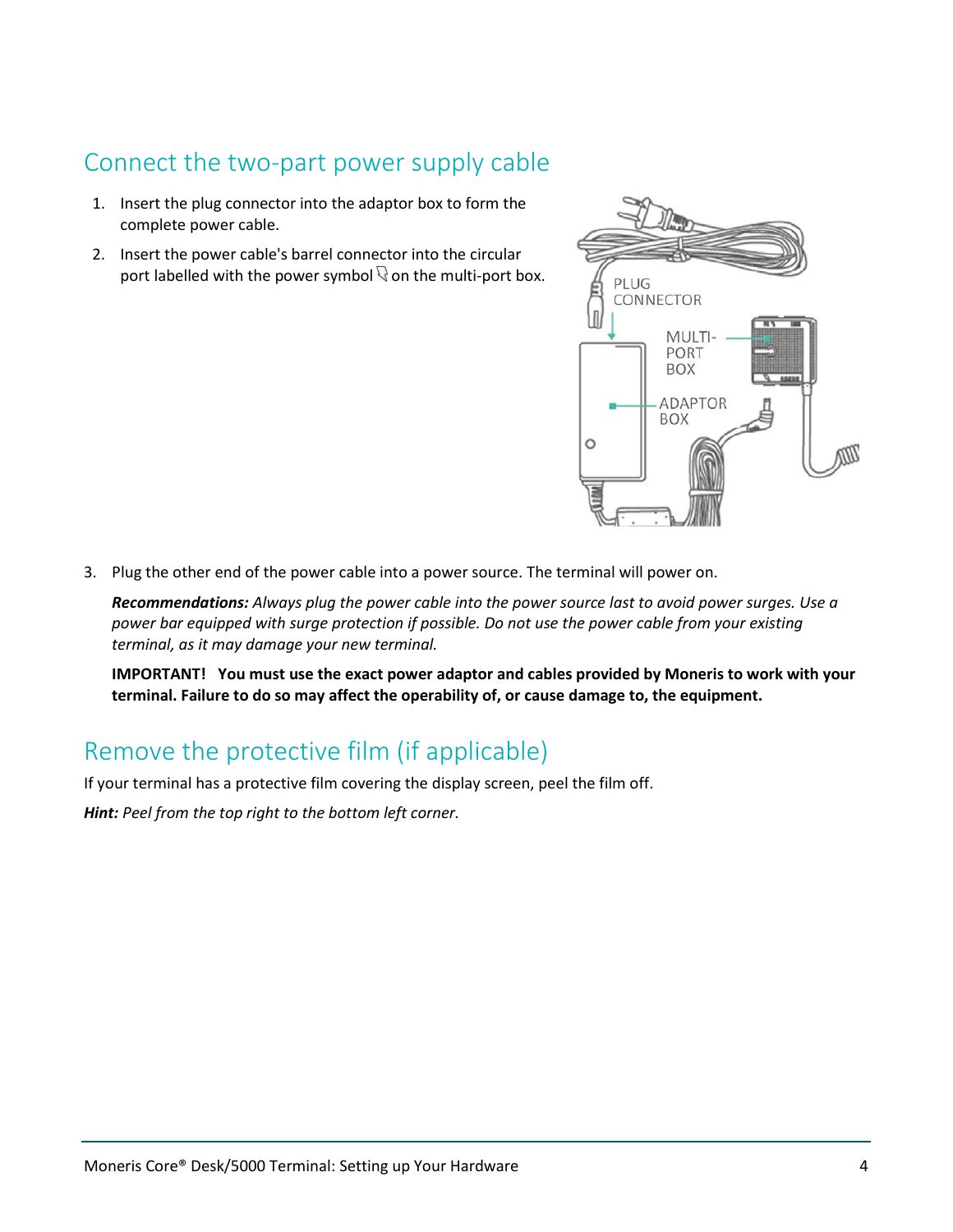#### <span id="page-5-0"></span>Install the paper roll

1. Lift the printer latch up, and then pull back to open the lid and expose the paper well.

2. Insert the paper roll into the paper well with the loose end unrolling from the top of the roll toward the back of the terminal.

*Note: If the paper is installed backward, your printouts will be blank.*

- 3. Unroll enough paper to extend at least one inch (2.5 cm) over the top of the lid.
- 4. Close the lid, and press down to snap it back into place so that the extended paper is pressed securely against the closed lid and the faceplate.

*Note: The paper should unroll back over the top of the printer, not unroll over the faceplate.*

*Note: To advance the paper from the printer when the lid is closed, you must press and hold down the paper feed*  $\blacksquare$  key *when the terminal is powered on. DO NOT attempt to manually advance the paper by pulling it as this will damage the printer.*

5. Your hardware setup is complete. To set up your software, refer to the *Moneris Core® Desk/5000 Setting up Your Software* guide available at **[moneris.com/support-desk5000](http://moneris.com/support-desk5000)**.

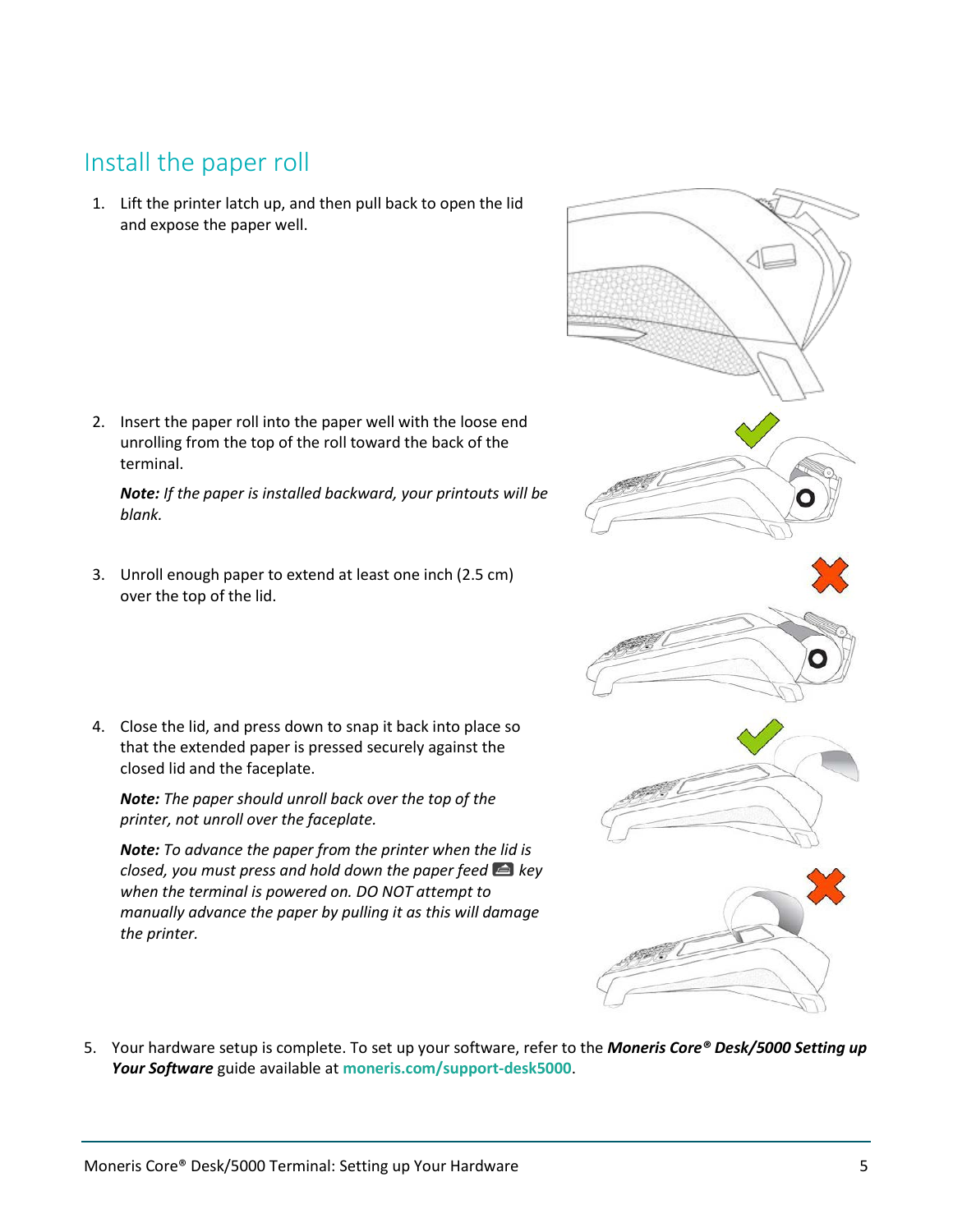# <span id="page-6-0"></span>**Merchant support**

If you need assistance with your payment processing solution, we're here to help, 24/7.

#### We're only one click away.

- Visit **[www.moneris.com/support-desk5000](http://www.moneris.com/support-desk5000)** to:
	- **download additional copies of this guide and other resources;**
	- consult the *Moneris Desk/5000 Online Operating Manual* in WebHelp format to understand all the options on your terminal and how to use them.
- Visit **[shop.moneris.com](https://shop.moneris.com/)** to purchase point-of-sale supplies and receipt paper
- Visit **[insights.moneris.com](http://insights.moneris.com/)** for business and payment news, trends, customer success stories, and quarterly reports & insights

### Need us on-site? We'll be there.

One call and a knowledgeable technician can be on the way. Count on minimal disruptions to your business as our Field Services provide assistance with your payment terminals.

## Can't find what you are looking for?

Call Moneris Customer Care (available 24/7) toll-free at **1-866-319-7450**. We'll be happy to help. You can also send us a secure message 24/7 by logging in to Merchant Direct® at **[moneris.com/mymerchantdirect](https://moneris.com/mymerchantdirect)**.